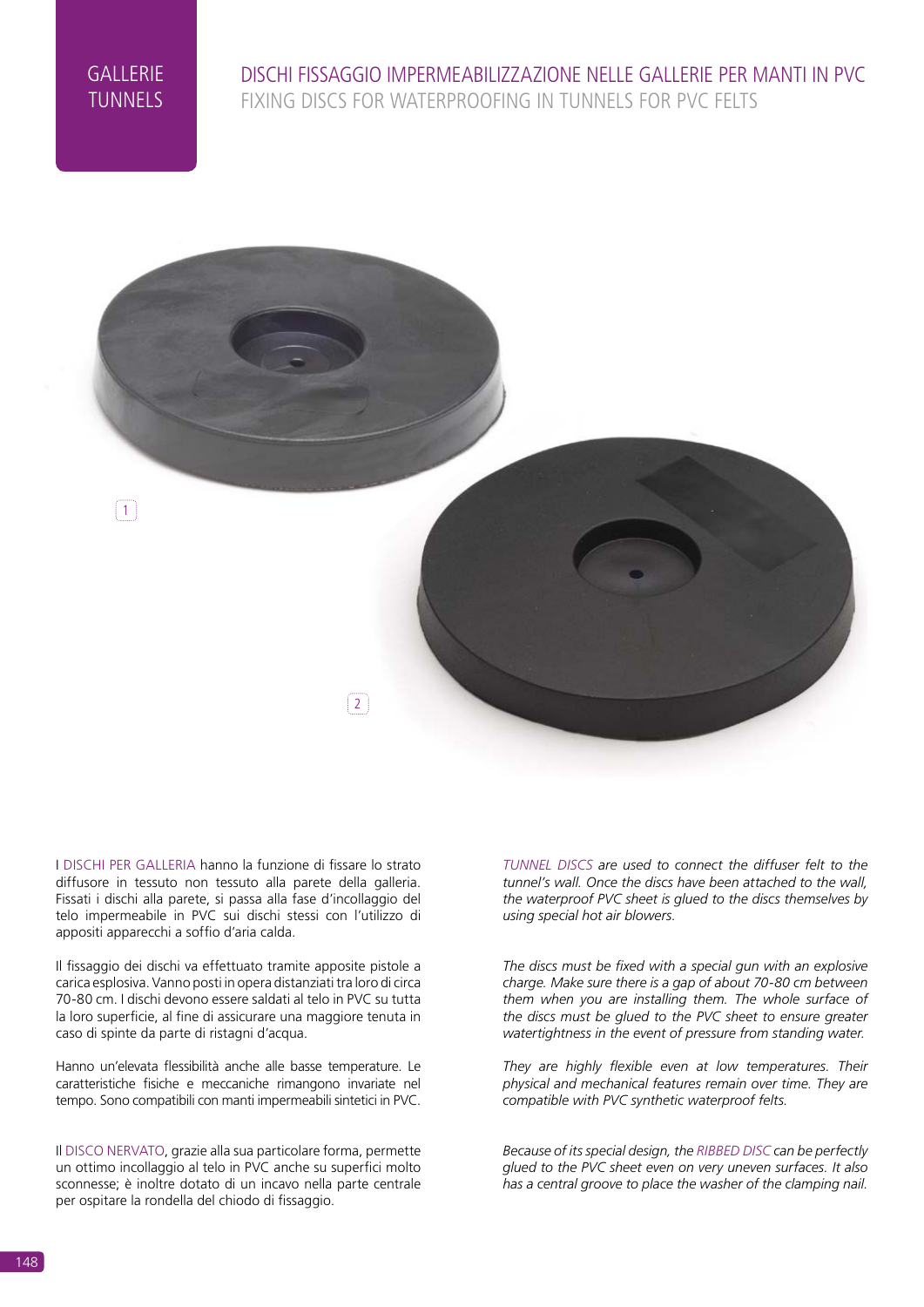

# Dischi nervati in PVC / PVC Ribbed disc

| Codice<br>Code  | Denominazione commerciale<br>Name                    | mm   | mm   | mm | mm   | Conf/pz<br>Pcs/box |
|-----------------|------------------------------------------------------|------|------|----|------|--------------------|
| 601-080-010-003 | Disco nervato - DN080-PVC<br>Ribbed disc - DN080-PVC | 80   | 25.3 |    | 10.4 | 300                |
| 601-090-010-050 | Disco nervato - DN090-PVC<br>Ribbed disc - DN090-PVC | 92.8 | 25.6 |    |      | 250                |

Su richiesta possono essere prodotti anche con altri tipi di materia prima, quali TPO, PE, LDPE On request, they can also be made with other kinds of raw materials, such as TPO, PE, LDPE





01. Spritz-beton / Spritz-beton 02. TNT strato diffusore / Diffuser layer TNT 03. Dischi in PVC / PVC discs

04. Saldatura / Welding

05. Telo in PVC / PVC sheet

#### PARTICOLARI / [[INGLESE]]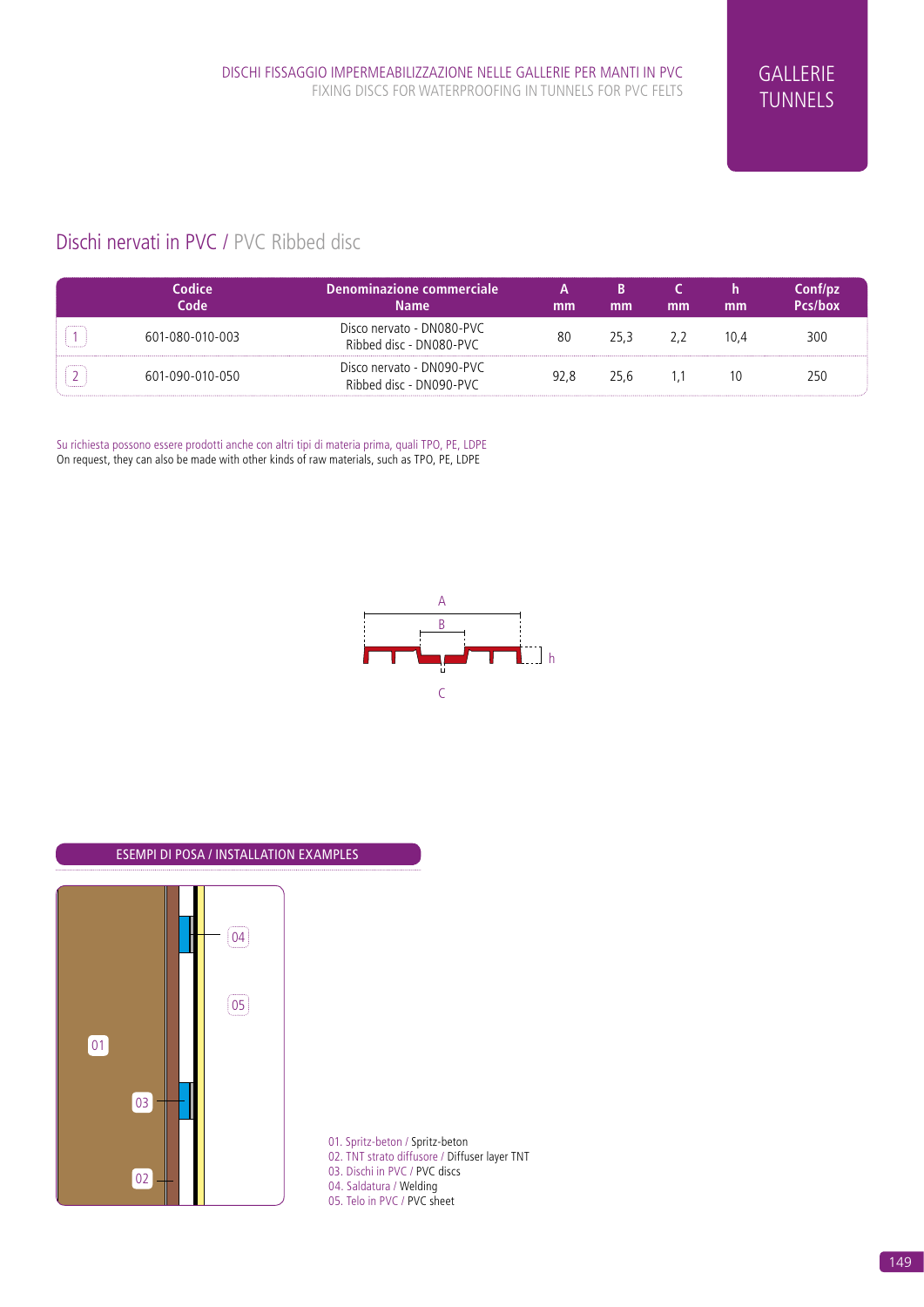#### GALLERIE TUNNELS

### DISCHI FISSAGGIO IMPERMEABILIZZAZIONE NELLE GALLERIE PER MANTI IN PVC FIXING DISCS FOR WATERPROOFING IN TUNNELS FOR PVC FELTS









I DISCHI PER GALLERIA hanno la funzione di fissare lo strato diffusore in tessuto non tessuto alla parete della galleria. Fissati i dischi alla parete, si passa alla fase d'incollaggio del telo impermeabile in PVC sui dischi stessi con l'utilizzo di appositi apparecchi a soffio d'aria calda.

Il fissaggio dei dischi va effettuato tramite apposite pistole a carica esplosiva. Vanno posti in opera distanziati tra loro di circa 70-80 cm. I dischi devono essere saldati al telo in PVC su tutta la loro superficie, al fine di assicurare una maggiore tenuta in caso di spinte da parte di ristagni d'acqua.

Hanno un'elevata flessibilità anche alle basse temperature. Le caratteristiche fisiche e meccaniche rimangono invariate nel tempo. Sono compatibili con manti impermeabili sintetici in PVC.

Il DISCO PIATTO è disponibile con o senza rondella di ferro incorporata. La rondella pre-inserita ha un diametro di 21,75 mm con foro centrale di 5 oppure 6,4 mm. Il disco piatto è disponibile anche con sistema a strappo. I dischi piatti con sistema a strappo vanno incollati solo esternamente ai fori di predisposizione allo strappo.

*TUNNEL DISCS are used to connect the diffuser felting to the tunnel's wall. Once the discs have been attached to the wall, the waterproof PVC sheet is glued to the discs themselves by using special hot air blowers.*

*The discs must be fixed with a special gun with an explosive charge. Make sure there is a gap of about 70-80 cm between them when you are installing them. The whole surface of the discs must be glued to the PVC sheet to ensure greater watertightness in the event of pressure from standing water.*

*They are highly flexible even at low temperatures. Their physical and mechanical features remain over time. They are compatible with PVC synthetic waterproof felts.*

*The FLAT DISC is available with or without the in-built iron washer. The diameter of the pre-inserted washer is 21.75 mm with a hole in the middle of 5 or 6.4 mm. The flat disc is also available with a tear-off system. The flat discs with a tear-off system must only be glued on outside the holes designed for the tear.*